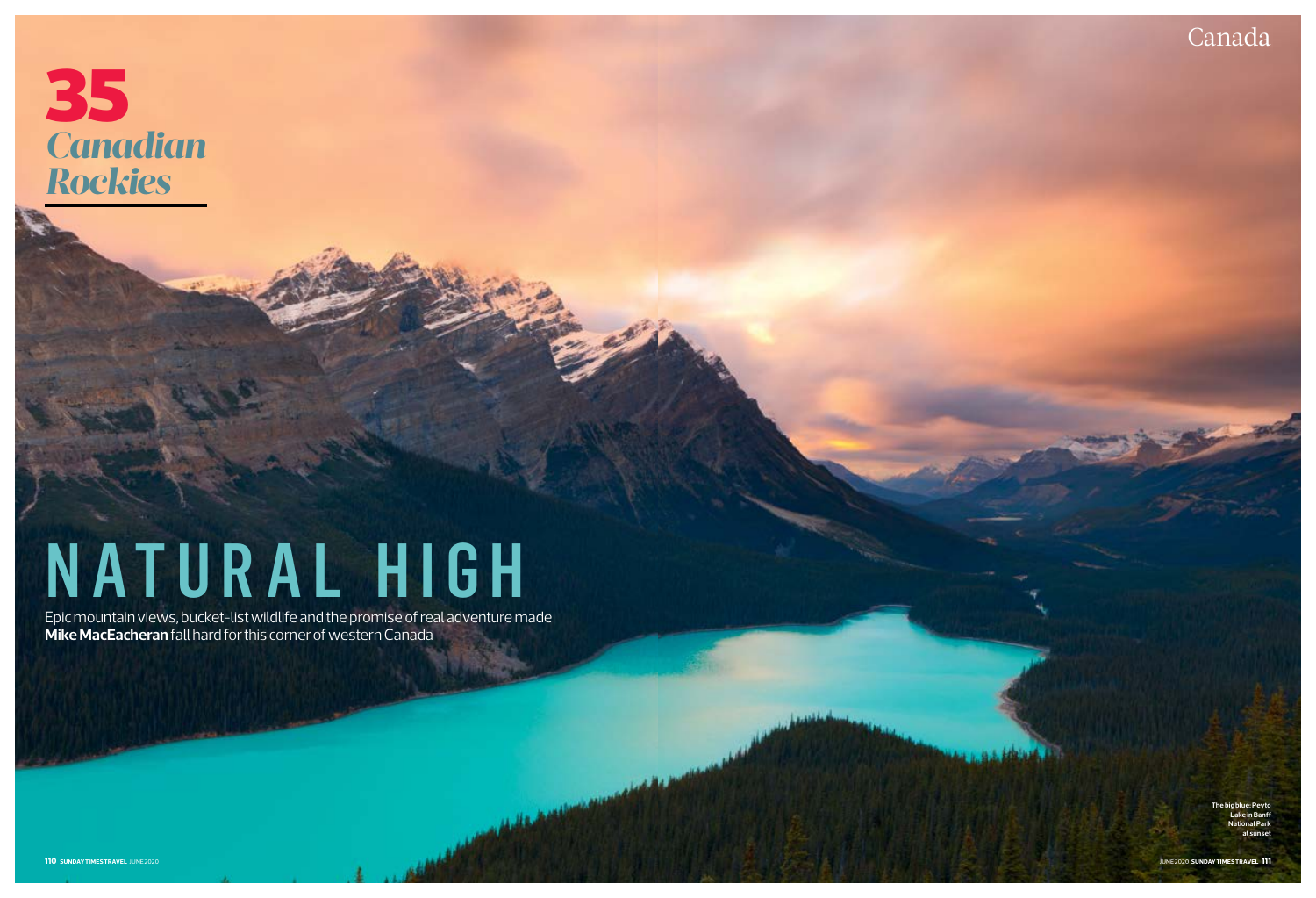

fell in love on a layby, somewhere on the highway to Banff. It happened as a grizzly bear came towards my parked car, lolloping through the long shadows cast on the road by lofty spruce and fir. Through a crack in my passenger window I heard something: her growly basso profundo. Then a cub, all dewy fur and dripping snout, ambled out of hiding. It laboured through the sedge, then somersaulted and sprung, like a slinky toy. Instinctively, I inhaled, then jolted for my camera — spilling hot coffee down my jeans. What a morning. What memories. What a moron.

can prepare you for its spectacles, certainly not witnessing a mother grizzly and baby Boo-Boo. And that's just one on a long list of reasons why, five years on from that first grizzly encounter, I've returned several times. The Rockies are Canada's epic backyard, a place of summery woods, flint-crested peaks and heart-stopping lakes; of crumpled glaciers and hidden valleys. Boundless national parks evoke half-forgotten memories of *The Call of the Wild*. True adventure awaits. Example 1<br>
International property<br>
International property<br>
International property<br>
International property<br>
International property<br>
International property<br>
International property<br>
International property<br>
International prope

The Canadian Rockies have a tendency to turn people — myself included — into giddy chumps. No Attenborough documentary

And yet you don't have to leave the safety of your hire car to spot bucket-list animals, such as bears, moose or elk. The Rockies encompass four national parks — Banff, Jasper, Kootenay and Yoho — each wildlifepacked and spooling across Alberta and neighbouring British Columbia. Every time I visit, I see something new, or experience a one-off thrill that is worth the nine-hour flight from London to Calgary alone. Spotting black bears by the roadside: that's a must. Canoeing across ultramarine lakes to an empty beach fits every romantic ideal of beauty. Other adventures include hiking into deep, dark woods; sleeping in a tent under stars far from city light pollution; and toasting marshmallows

**>** to the UK this autumn — and bygone-era lodges such Most of all, I love this town because of the locals and their undying devotion to the outdoors. Pop into bakeries between your Cub Scout activities and you'll meet baristas with base-camp beards, yeti-haired park wardens and goggle-tanned helicopter pilots. Bikefriendly streets, a film festival — rescheduled and coming

by a campfire. Though from personal experience, I suggest you avoid the local speciality, Rocky Mountain oysters: deep-fried bull's testicles.



**The bus tours aren't** *all* **bad — if you really can't self-drive, they let you hit the highlights car-free. The Brewster Express (www. banffjasper collection.com; £45 one way) runs coach transfers from Calgary to Banff, then try Discover Banff Tours (banff tours.com) for halfday scenic tours, including Lake Louise (about £53).** 

If you want to cram in as much as possible, the area can only really be conquered by car or camper van. Canada is *huge* and seeing it takes time. The classic Rocky Mountains route — a round trip from Calgary to Jasper — covers more than 800km. Allow time for picturesque Banff and luminous Lake Louise and a trip easily chews up 10 days. Ideally, share the driving and spend some time in the passenger seat — at times, the scenery will fill your eyes with tears.

Of course, you want all this majesty to yourselves. Which is why I insist you avoid the over-stuffed parking lots and travel in late spring or autumn — not summer. Banff and Jasper are home to some of the most beautiful beaches on the planet, and waters are ready for cannonballs as early as May. Autumn brings extra magic with sunburst foliage; plus you won't find as many tour buses in October as September.

At home in the UK, with a large-scale map of western Canada rolled out on a desk, start to plot your perfect route. All the scenic drama is west of Calgary — where you should fly into and hire a car from — so circle Banff as your first stop. Spend at least two days here, preferably more. The Rocky Mountains' gateway town is set within a national park and here nature spills over into everyday life. Whitetail deer catch rays on residential front lawns, and it's easy to spot elk and bighorn sheep while canoeing the smoked-glass Bow River, which slaloms south of town. Just before my last trip, I heard two wolves were spotted hot-stepping it down Banff Avenue.

### *No-drive? No worries*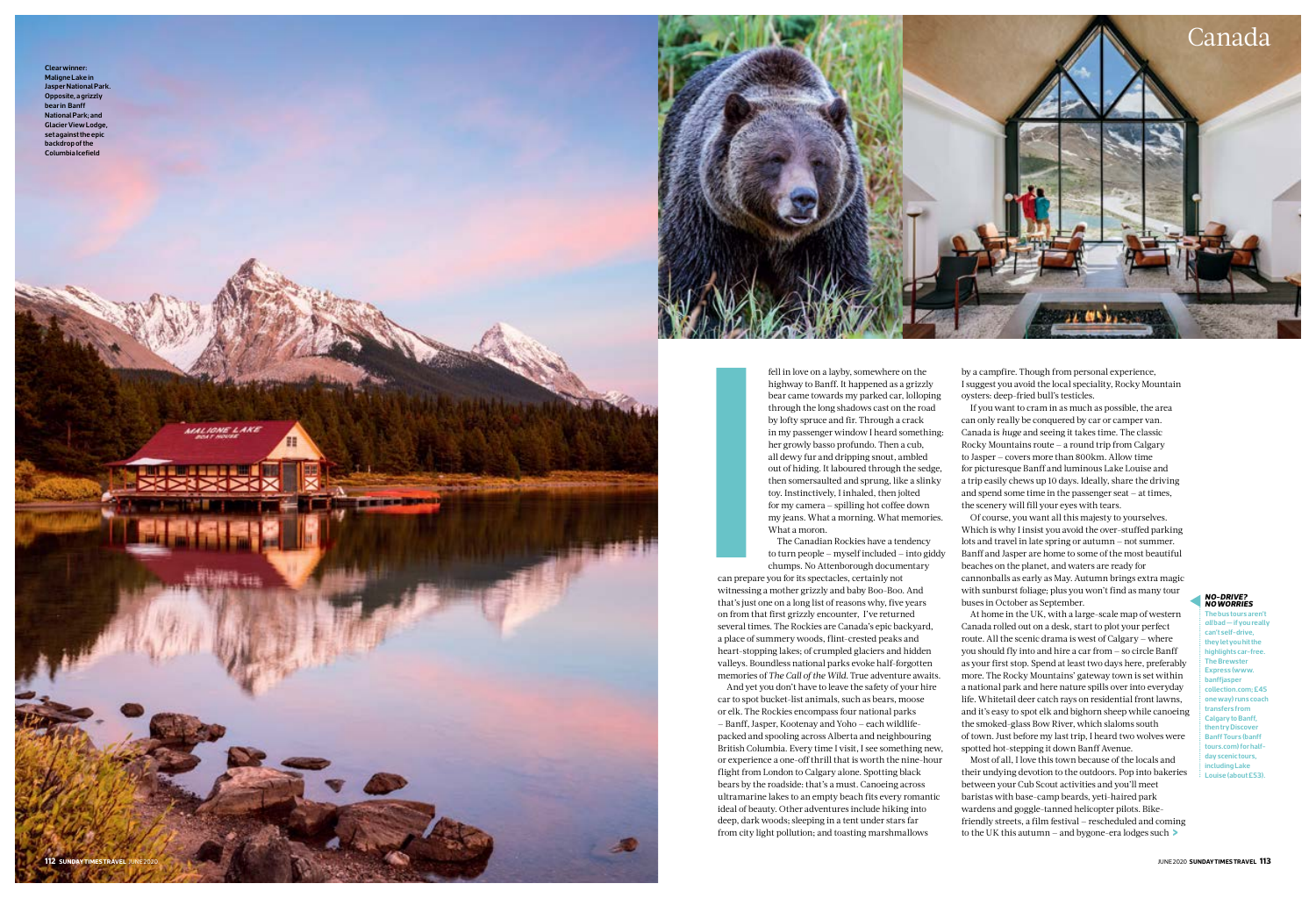# Ideally, share the driving and spend some time in the passenger seat — at times, the scenery will fill your eyes with tears

**High and mighty: Banff Avent at twilight. A backpacker hiking in the Pla of Six Glaciers**



Canad

**famous for its luminescent blue colour — but**  arguably even **photogenic is Moraine Lake, an hour's drive away back towards Banff. Parking is extremely limited in peak months, so take the Parks Canada shuttle (£6) from Lake Louise to** 

## *DON'T MISS*

as Buffalo Mountain Lodge (crmr.com; doubles from £175, room only) and Banff Ptarmigan Inn (banffptarmigan inn.com; doubles from £101, B&B) gentrify the place a little — but, thankfully, not too much.

Some people love Banff best during the long midsummer weeks, when the silty-blue lakes and evergreen forests are painted-in and the sun sets late. But I prefer the town just after spring has sprung. The surrounding mountain ski resorts Sunshine Village (skibanff.com) and Lake Louise (skilouise.com) can be thrilling in May's diffused light (and thanks to the altitude, slopes are still open). You can combine days on the piste with evening bear-watching safaris, when the park's grizzlies and black bears are recently out of hibernation. If it hits ice-cream weather, up to 24C or so, the hiking trails thaw and dozens of bears fan out from Banff and nearby village Lake Louise, 40 minutes away. The best trails feature distant views of granite-faced Mount Assiniboine, dubbed the Matterhorn of the Rockies. It makes you think: how does anyone get any work done?

**>** highway, causing momentary gridlock, but — if this The road north from Lake Louise, onto the Icefields Parkway, is strewn with swathes of birch and conifer that seem to go on forever. Sometimes elk romp onto the

For the next night or two, Lake Louise makes a good base; it has day trips on tap, too. Try snakes-and-ladders hikes to Fairview Mountain, the Plain of Six Glaciers, or Lake Agnes Tea House and Big Beehive. Some treks are rugged and hazardous, but the nearby Moraine Lake shoreline trail is suitable for almost anyone with boots in the cupboard. In fact, this 1.5km footpath is perhaps my favourite, anywhere. Portrait-posing peaks, an exquisite lake, a smattering of bushy firs: it's got the full Rockies tick-list.

Before the stars gather, I always make time to creep into the Fairmont Chateau Lake Louise hotel for afternoon tea (fairmont.com; from £34). It's an oldfashioned affair with a square-on view of the world's most photographed lake — one that has seen me pressed up to the glass, gawping. If the prices are too much to stay (from £176, room only) opt for nearby Deer Lodge (crmr. com; doubles from £69, room only).